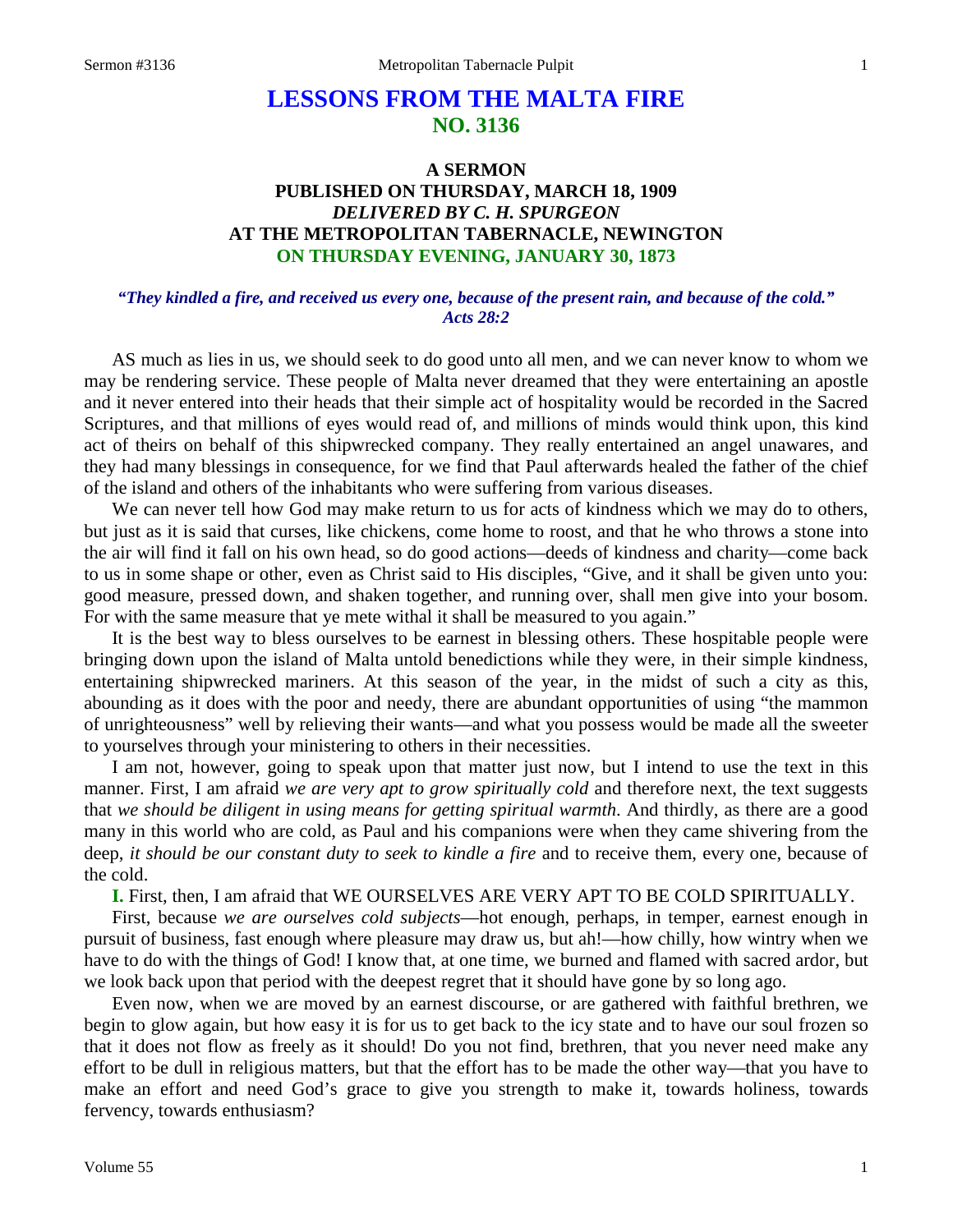By nature, we are as hard, and cold, and dead as stones—and seem as if we never could be warm. And we never are unless God turns the heart of stone into a heart of flesh. And even then, it often seems to grow hard and chill again, so that we need fresh grace to warm our heart and to keep it beating at anything like the pace of life.

I know not how it may be with you, dear friends. Perhaps you have been so lifted up by divine grace that you have never wearied in the heavenly race. If so, you are very happy and privileged individuals. But there are some of us who, although we have not been allowed to actually stand still, have found our onward progress to be a hard climb up the Hill Difficulty, because we are so lumpish and heavy. Often have we had to cry with Dr. Watts,

> *"Come, Holy Spirit, heavenly Dove, With all Thy quickening powers, Kindle a flame of sacred love In these cold hearts of ours.*

*"Dear Lord! and shall we ever lie At this poor dying rate? Our love so faint, so cold to Thee, And Thine to us so great?"*

We are indeed cold subjects. Just compare your state of heart, for a while, with the ardor of apostles, confessors, and martyrs who lived and died for Jesus. Compare, or rather, contrast yourselves with some other children of God whom you have known, whose fervent prayers put you to shame, and whose many acts of self-denial, and whose whole persevering service now rise before you to make you blush.

Above all, contrast yourselves with your dear Lord and Savior. He was a veritable flame of fire, but what are you? Alas! Alas! what am I? Cold, cold, cold! Even His great love scarcely warms us to anything like true Christian affection. We can think of hell with its unutterable horrors and yet be scarcely moved. We can think of heaven with its indescribable glories and yet be scarcely affected. We can turn to You, O You blessed Christ of Calvary, and look upon Your ghastly wounds, yet is our soul scarcely made to melt! It is sad that it should be so, but mournfully true is it that we are cold by nature.

But then, besides that, *we live in a cold country*. Who that has to move about in this world does not know that this is true? Not only are we so chilly by nature that, even when we live in the torrid zone of revival, we can scarcely keep ourselves warm, but alas! we are often compelled to be where everything is like the Arctic regions.

You who have to spend most of your time in business, do you meet with many in the market or on the Exchange who help you to make progress in the divine life? You who have to go to work with other workmen, do you meet with many who toil for their bread who speak earnest words for Jesus? I ask you who live as servants in the house, or you whose occupation calls you abroad, do you meet with many who aid you spiritually? Have you found this world helps you join to God?

In the olden time, it was a world lying in the wicked one and God's people were strangers and foreigners here—and I fear it is so still. Our very employments, as they engross our attention, take our thoughts away from higher things and so tend to chill us. How often does it happen that the possession of riches brings coldness to the heart, and on the other hand, if we grow poor, chill penury represses the genial currents of the soul and prevents them from flowing freely, as they ought to do.

There is scarcely any position in life that can be said to minister to growth in grace. How few heads encircled by a crown have ever been dedicated to God and how seldom have the beggar's rags covered the body of a truly gracious man! Everywhere it is a cold world in which we live—and we are cold subjects in a cold world.

But then, besides that, *there are very cold seasons that come upon us*. There are times when everything seems chillier than usual. The church at one time seems to be all in earnest—her prayer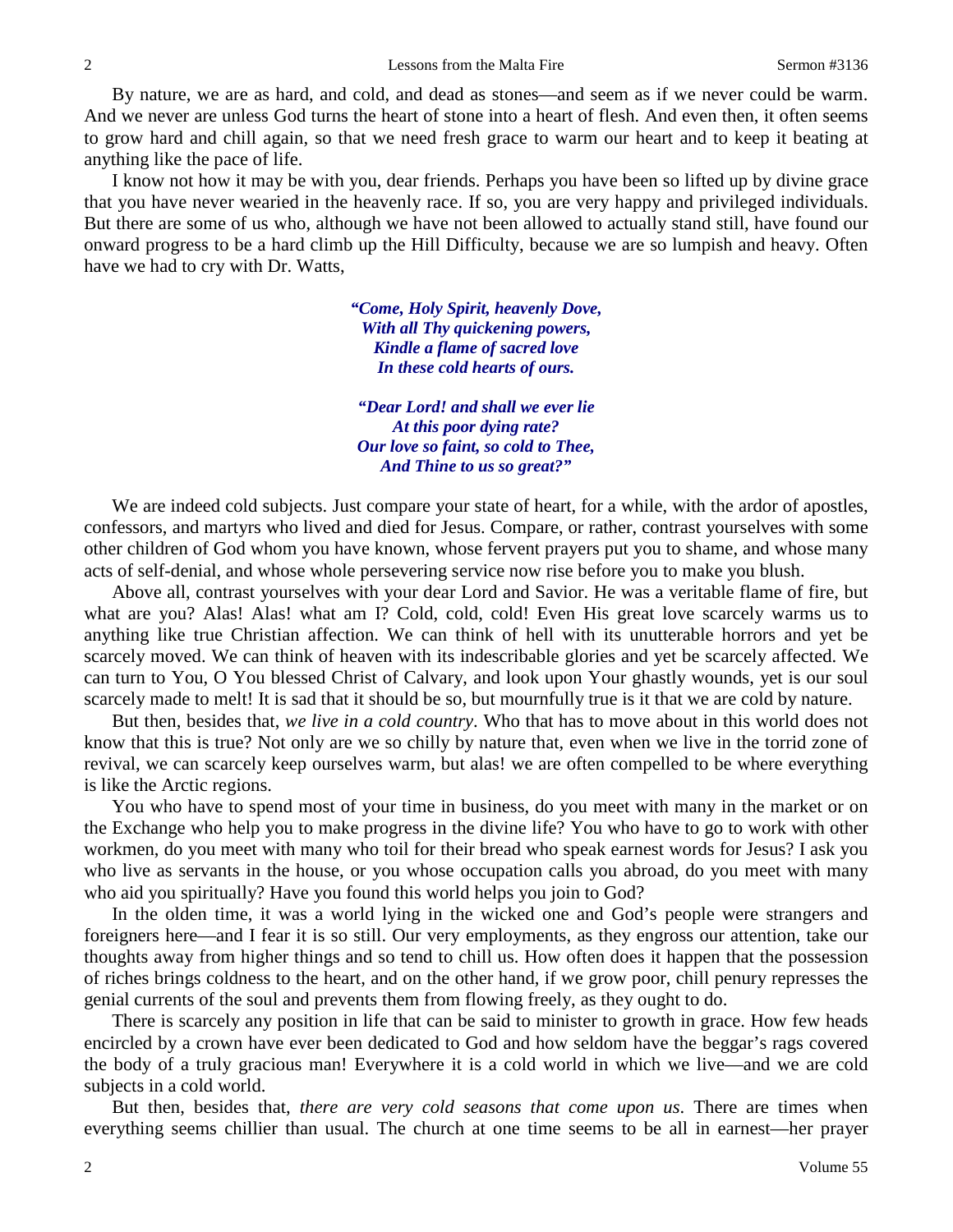meetings are crowded and fervent, her ministry seems full of life, and zeal, and enthusiasm. The members seem to walk together in holy unity and love seeking what shall bring most glory to God.

But the church has her winters as well as her summers—after her revivals there will come years of dearth—seven years of famine after seven years of plenty, and the cankerworm will come and eat up the fruit of the land—and that by a long space together. When the church as a whole is cold, it is not easy for us as individuals to be warm.

I have often heard members of this church say, when they have gone away to join other congregations, that they have felt as if they had suddenly dropped out of a conservatory into an ice-well. I can easily gauge the temperature of a congregation in any place where I go to preach. I can soon see that some are warm and hearty, and ready to receive the truth—while it is heavy work to preach to others because they evidently either do not understand or do not appreciate the Gospel—or if they do appreciate it, they have a peculiar way of preventing the preacher from seeing that they have any enjoyment of the word that he has spoken. There are churches which always seem to be very cold and there are other churches that once glowed with summer heat that have now come into their wintry season.

Let me add that there are not only these cold seasons in the church as a whole, but *we ourselves have our cold seasons*. I suppose we are very much like one another, but sometimes, for some reason we scarcely know why, we are full of fervor and ardor. We are not only in the Spirit on the Lord's day, but we are also in the Spirit all the days of the week. The candle of the Lord shines about our path, we walk in the light as God is in the light and we have fellowship with Him—and the blood of Jesus Christ His Son cleanses us from all sin. The Spirit of God is with us and the time of the singing of birds has come to us.

At other times, the desire to pray is within us, but we cannot pray. Gloomy doubts arise, or carking cares come crowding in upon us, or else a dreadful indifference, which we cannot shake off, steals over us, like the sleepy fits which come on people when they want to be active, but their eyelids are so heavy that they cannot keep from sleep. This will happen again and again as we struggle against it, and seek by any means and every means to keep ourselves spiritually warm. I suppose the experience of most of God's people will verify this.

Thus I have tried to show you that we are cold by nature, we live in a cold country, and there are cold seasons with us all.

And then I may add that *there are some persons who live in very cold corners*. There are some who not only live in a country that is cold, but they are in the coldest part of that country. There may be a cold room that is more chilly than any other in the house, and some of my friends seem to have lived in that particularly cold room. Good people as they are, if they speak to you, it is very frosty talk. They never greet you with that genial smile that is born of sunshine. They seem almost to prefer to have the temperature of winter in their souls, it is constitutional with them and they communicate that cold to those with whom they come in contact.

I always like a room which has a sunny aspect, but I know some people who prefer a room that is darkened by a high brick wall. If they could have a room near the Old Bailey, with a clear view of the gallows, that is the kind of prospect that would please them. They like to think of the corruptions of their own heart and of the depravity that rages within—and no preaching will suit them unless it makes them thoroughly melancholy—and if it makes them unutterably wretched, they consider that the preacher is a deeply-experienced man of God sent to instruct them.

I shall not quarrel with these brethren, and if they prefer the room with the dark or wintry aspect, they may have it so far as I am concerned. I shall be quite content to take the room with the sunnier aspect and to look out on green fields, and waving trees, and shining water, and to see the goodness, and lovingkindness, and tenderness of the Almighty both in nature and grace.

But besides the fact that some people are in these cold corners constitutionally, others seem to have found their way there in the order of God's providence. A wife, who has become converted, has a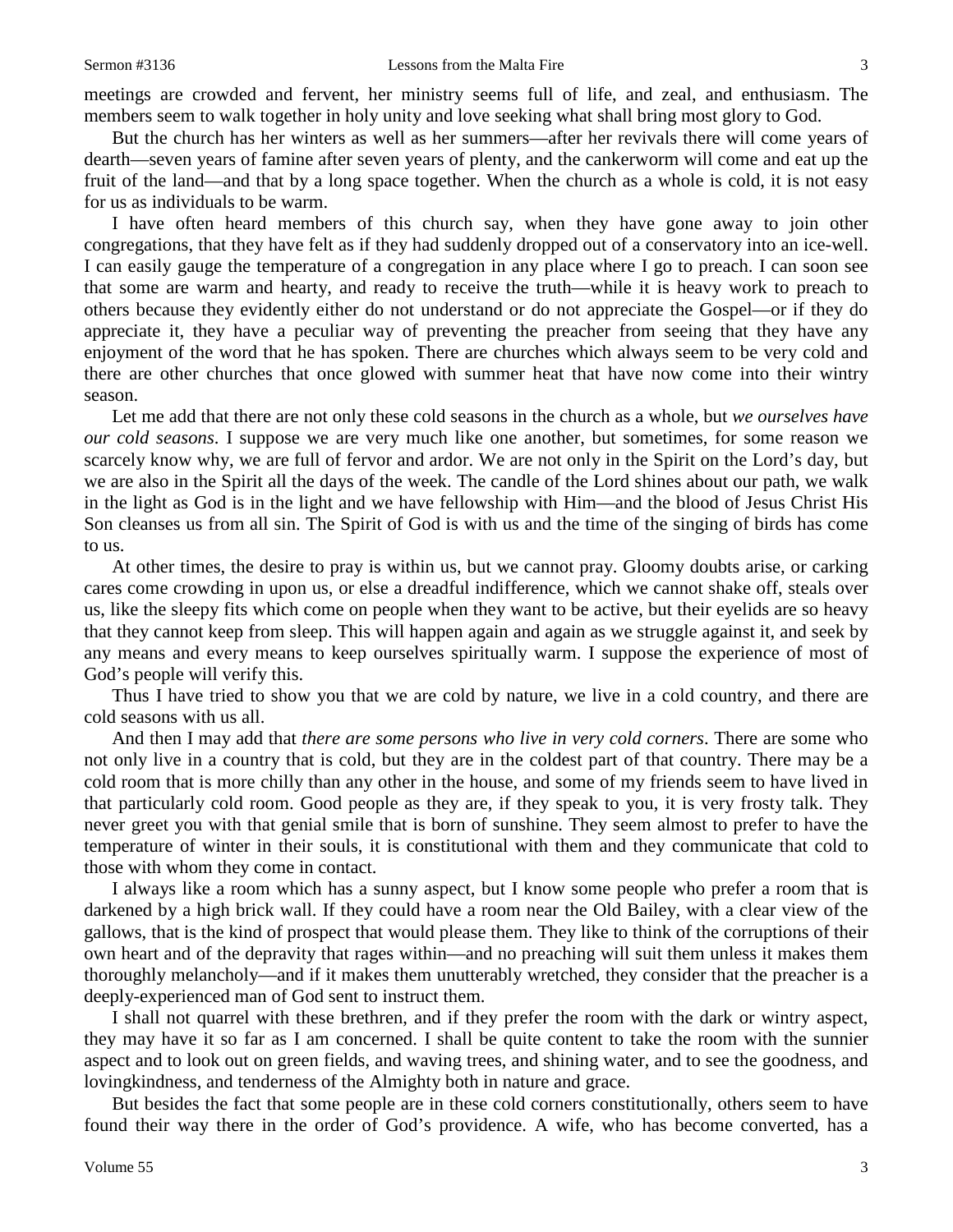husband who has no desire towards the things of God, and therefore opposes and vexes her continually. A Christian is living with another Christian of totally opposite views and doctrines—they ought to have fellowship with one another, but they do not—and differences constantly come up.

Then there is a Christian whose unhappy lot it is to live with persons who have no sympathy whatever with true religion. Another Christian man is thrown, not by his own choice, but unavoidably amongst those who continually ridicule him, or he is compelled to dwell with fellow Christians who are all of the cold school and who freeze him. Or what is perhaps quite as bad, a Christian is compelled to live where he has no one to assist him with a word of sympathy, none with whom he can take sweet counsel, and walk to the house of God in company.

These are some of those who live in a specially cold corner, and if you are among them, I would say to you that, if you cannot get out of that cold corner, you must, above all others, kindle a fire because of the present cold. Above all others, you must give good heed to what I shall have to say to you directly about maintaining the warmth of the heart. As you have the severer trial, you must be the more earnest in overcoming it.

**II.** I will say no more about the cold lest you begin to shiver while I am speaking of it, but we will now come to THE KINDLING OF THE FIRE.

Thank God He does not leave us without some means of becoming spiritually warmer. There is an abundance of fuel to overcome the cold. The Christian being subject to coldness of heart, God has provided him with the means of kindling a spiritual fire that may make him warm and keep him warm.

The first great fire is *the Word of God*. "Is not my word like a fire, saith the LORD?" It is so in many ways, but especially because it has such a warming influence. When we are spiritually cold, and we go to hear the Word preached, how it warms our hearts! Brethren, have you not often proved it to be so?

You have been trembling, and downcast, and almost distracted, and you have said, "I will go and inquire at the hand of the Lord," and God has given you a message that has so changed your feelings that you have gone out with unspeakable joy, blessing God that your feet have trodden that floor which has become sacred to you through the visitation of God's Spirit.

It is not often that I can hear a sermon, but when I do, I have sometimes had seasons of very gracious refreshing to my soul. I remember, one Sabbath morning, listening to a man who was by no means literate, and as I listened, I felt the tears streaming down my cheeks as I realized afresh how precious Christ was to me, and I envied the good people who could hear the Gospel preached Sabbath by Sabbath, and who had not to stand up and deliver it to others—and go without spiritual food themselves.

I am sure you, who love the Lord, will bear witness that when Christ is preached, your heart is always warmed. The preacher may have spoken very simply and not have tried to display any of the graces of oratory, yet the sermon satisfied your soul because Christ was in it. But if there is no Christ in it, you go down the aisles saying, like Mary Magdalene, "They have taken away my Lord."

It is Jesus Christ that you want and when you get the truth about Him, and about the Father, and about the Spirit—when you get the doctrine of electing love, of God's faithfulness, of God's sovereignty, of God's immutability, and all those precious things of the covenant of grace, you feel somewhat as the two disciples did when, on the way to Emmaus, Jesus Himself talked with them and their hearts burned within them.

Is it not very much the same also in reading the Word of God? I can speak more experientially upon this than upon hearing the Word preached. Oh, to get one verse—or perhaps only a few words in it into your mouth and keep it there, and roll it under your tongue as a sweet morsel. At first, it tastes like wafers made with honey, and as you press it between the lips of meditation, and turn it over and over on the palate of mental discernment, at last you say, "How sweet are thy words unto my taste! yea, sweeter than honey to my mouth!"

So the Word begins to warm your heart. You asked if there was any love there, and now it begins to flame out towards God. You thought the Spirit of adoption was gone from you, but now you say, "Abba, Father," with no faltering tongue. Your faith, which seemed to be in a swoon, suddenly revives and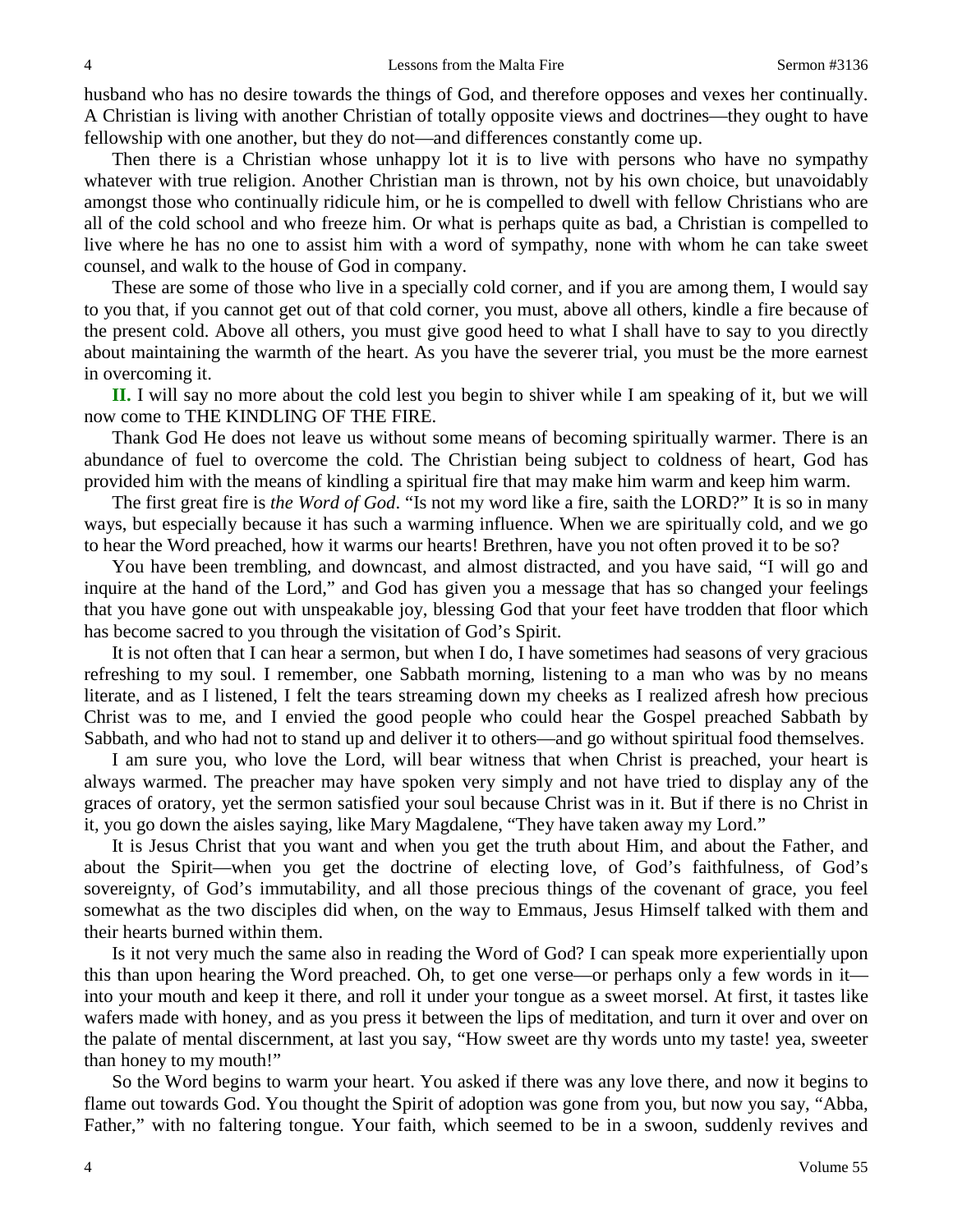gains new vigor. Ah, brethren, read the Scriptures diligently when you are passing through these cold seasons. Keep close to the fire of the precious promises and the other divine messages, and you will not be frost-bitten. That is one fire.

There is another fire which is equally efficacious. If you would be warmed when your soul is cold, *betake yourself to prayer*. Pray! Pray! Pray! Some have said that it is good only to pray when you feel moved to pray, but I would rather say that you should pray to feel moved to pray. When you feel that you cannot pray is the very time when you should pray, for when you can pray there may be less need for prayer than when you feel that you cannot pray. Instead of its being wisdom to forsake the mercy seat, because you feel dead and cold, it is the most egregious folly.

A man might say to me, "If I put my hand near the fire when it is very cold, it pains my hand." No doubt it does, because the cold is in it. But you need to bear that pain in order to get the cold out. So, when we try to pray when we feel dead and cold, the very trying to pray makes us feel an inward pain but we must try—and keep on trying.

Prayer is our very life and is essential to our health and our growth. As Montgomery's well-known hymn reminds us, it is the Christian's—

## *"Watchword at the gates of death: He enters heaven with prayer."*

If your heart is cold, multiply your seasons for prayer. Try praying with somebody else. Ask some Christian brother to come to your room and pray with you. And you, my dear sister, call in some Christian woman whom you know, and say to her, "Come, dear sister, and let us pray together." Much blessing often comes through two or more Christians joining their supplications in private.

But if that does not help you, I would urge you to get to the meeting where many gather together to pray. If you can do so, come to the prayer meeting and see if your heart does not burn within you there. I cannot promise that it will certainly be so, for some of our brethren's prayers are not always fervent, but when the meeting is as it should be, we help one another to get warm and to stay warm.

I cannot tell you how much I owe to the Monday evening prayer meetings and the other prayer meetings that are held so frequently in connection with our work here. I do hope that we shall never have them less frequently, for those prayer meetings have been the strength of this pulpit. The pillars on which our ministry rests are, under God, the prayers of our people. If you want to be warm spiritually, you must keep up the spirit of prayer.

Next, I would say that in addition to hearing and reading the Word, and praying fervently, *it will often tend to warm us to be much in meditation*. Having read the Scriptures, keep them in memory. Turn them over and over in your minds and let your meditation grow beyond meditation into fellowship and communion with Christ.

Sit down and think of Him and of His great love to you. Try to picture to yourself Gethsemane and Golgotha. Turn over in your mind the all-important doctrine of the atonement, and meditate upon its wonderful efficacy. Think of Christ's prevailing intercession for His people, think of His second advent. If nothing else will warm a man's heart, surely the love of Christ will do it. There is such a warmth of love in the heart of Christ that it makes even the dead to live. Meditate perpetually upon Him and you shall not long have to complain that you are spiritually cold.

I would also strongly recommend anyone who feels a chill in his heart to *seek much fellowship with his fellow Christians*. I believe, under God, there is scarcely any greater blessing to a Christian man than to have those to speak with who can help him by telling him their own experience. If two friends are walking together and one of them stumbles, the other can help to hold him up.

I recommend young Christians especially to seek suitable godly companions. We are companionable by nature and we are too apt to get the wrong kind of associates. But if we have Christian companions,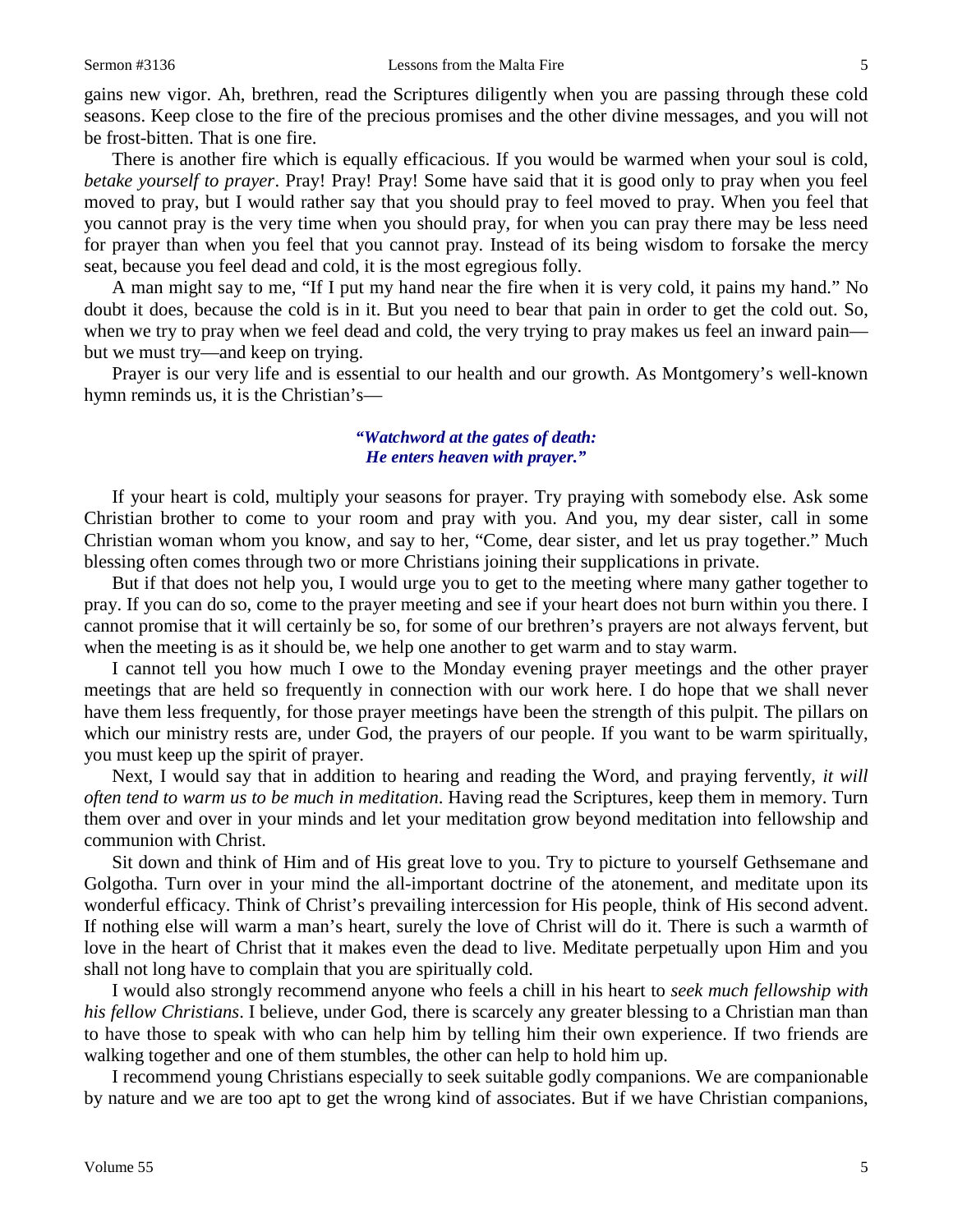true helpers in the Lord, we shall find the way to heaven much smoothed. Be as much as you can with the saints of God.

I have sometimes spent an hour with a congenial spirit, a man whose heart has been warm with love to his Master, and when he has gone, I have felt that I could bless God for having had the privilege of talking with him, yet that very man has said that he thanked God for that hour because of the good he had got from me—while it seemed to me as if I had got all the good and had given nothing in return.

If all this should not sufficiently warm you, I would strongly recommend one fire, which, under the blessing of God's Spirit, is sure to warm a Christian, and that is, *kindle the flame of earnest service for God and your fellow creatures*. You may rest assured that the best way of getting good is by doing good. I mean, of course, for the man who is saved, because he is a believer in the Lord Jesus Christ.

Job's captivity was turned when he prayed for his friends, but not till then. Christ's disciples had all their baskets empty, but there was a boy in the crowd who had a few loaves and fishes. I have no doubt that the disciples as well as the people were hungry, but they had nothing to eat except through feeding the multitude with the loaves and fishes that their Master had blessed. When the people were fed, the disciples also were fed—and when you are awake to the necessities of others and begin to help them, you will find God blessing you.

I believe that many professing Christians are cold and uncomfortable because they are doing nothing for their Lord. But if they actively served Him, their blood would begin to circulate spiritually and it would be well with them. You know what the farmer in the country says to his boys, "You say that you can't warm yourselves by the fire? Well, then, just go out into the barn and do something that needs to be done, or go and attend to the horses in the stable." And very soon the boys feel a good deal warmer and it is only because they have had something to do.

And Christian people who want the minister to preach to them this doctrine and the other, if they had something to do for Christ, would be all the better for it. Let the preacher take care to keep up a good fire and put on plenty of the coals of sound doctrine—but that alone will not warm the people. But the moment they begin to seek to do good to others, they will have kindled a fire which will warm themselves as well as others.

**III.** Our third point is to be that, like these barbarous people, we should not simply think of ourselves in the cold, but SEEK TO KINDLE A FIRE FOR THE GOOD OF OTHERS, because of the present cold.

It is a very cold period, spiritually, just now. The professing church seems to be frozen so hard that those fine skaters of modern growth have a fine sheet of ice on which to perform their wonderful evolutions. If God would send us a gracious thaw, they would soon disappear. When the church is filled with the Spirit, her members do not find any room for these modern foolish notions about high culture, which usually spring from ignorance of that which is really worth knowing. If God will give us back a really living church, we shall soon find that these evils have vanished. Just as the iron gets bright when it gets hot, so let the church of Christ get red-hot and it will soon throw off all this rubbish.

What is the first thing towards warming people at the fire? The first thing is that *we must get a flame.* And though the Indians are said to make a flame by rubbing two pieces of wood together, I do not think that you and I will ever get it in that way. There is no way for us to get a revival-fire but from God, Himself. If anybody can "get up a revival," as it has been said that they do, in any other way, it is not worth having.

The only kind of revival that is worth having is that which has come down from God, not that which has been got up by men. The fire which fell upon Elijah's sacrifice on Carmel was the fire of the Lord which fell from heaven and which "consumed the burnt sacrifice, and the wood, and the stones, and the dust, and licked up the water that was in the trench." We need that kind of fire—and if we have only two or three praying people, who feel that they would die of a broken heart if the church of Christ should continue in the condition in which she now is, we shall soon see a different state of things.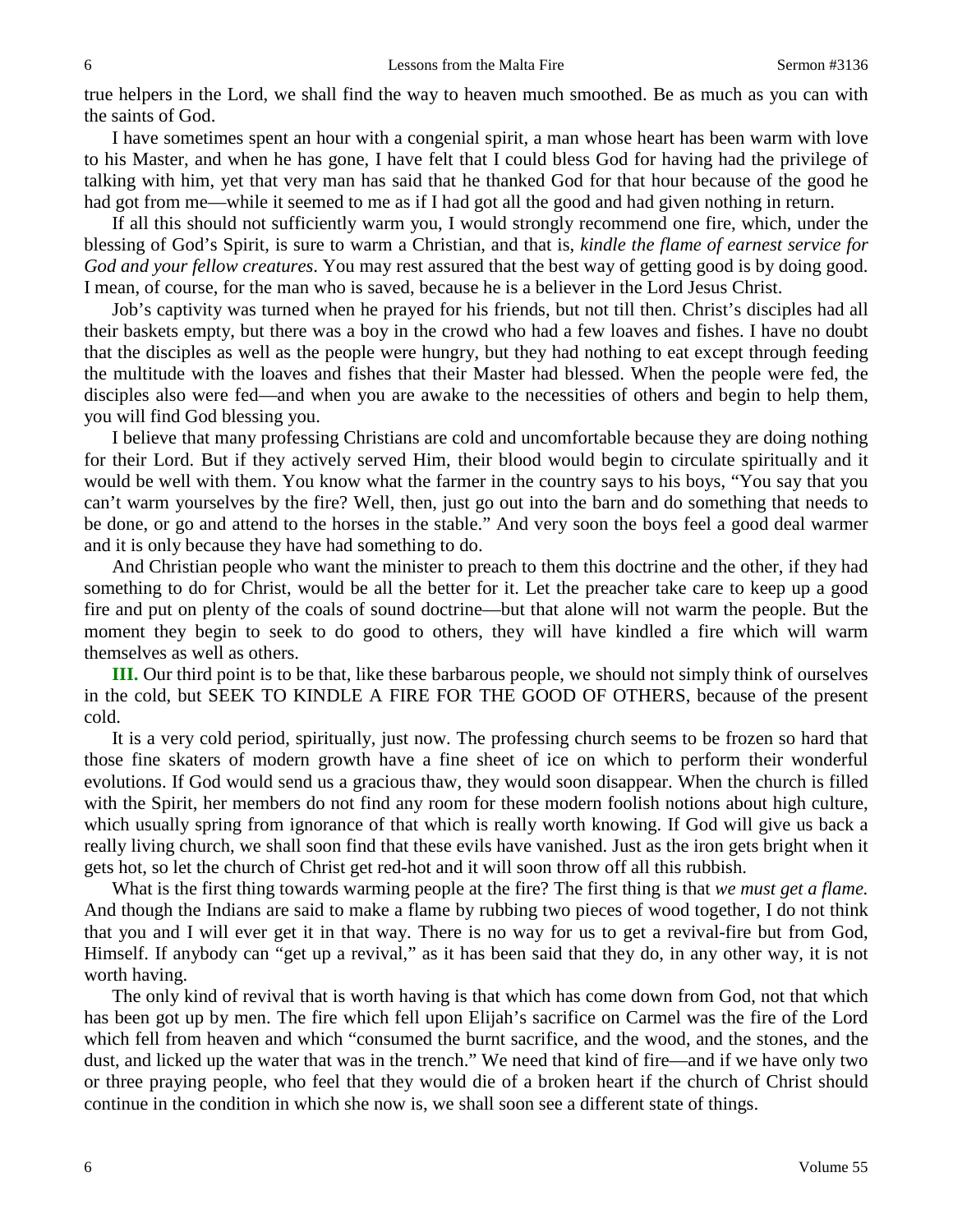The heart of God is still moved by the prayers of His people, still is His hand stretched out in blessing in answer to the cries of His children. The kindling of the fire of revival must be from a live coal from off the heavenly altar.

After you get a flame, you must remember that *all fires begin with littles*. At first you have only a little spark feebly glowing and you might put that spark out if you tried to make it into a big fire all at once. You must let it burn a little amongst the shavings and chips and wood—and then drop your coal on deftly, cunningly, tenderly—as if you loved the little fire too much to risk putting it out by putting on too much fuel at once.

We must not despise the day of small things. We must give ourselves up to the full belief that God means us to do great things by doing them a little at a time. It is because we despise little things that we do not prosper as we might. You may have heard the story of a little child who was seen outside a door one day. A man had shot down a whole load of coals and she was with a little fire-pan taking some of them into the house. Someone said to the child, "Do you expect to get in all that load of coal?" "Yes," replied she, "if I keep on long enough."

And there are many other great tasks that can be accomplished little by little. If we are prayerfully dependent upon God, great things can be done by any one of us. But let no one say, "I am going to do great things. I mean to have a glorious revival. There will be a great stir." I do not think there will be anything of the sort if it depends upon what *you* are going to do.

I have more faith in good men speaking to their children about their souls and in godly women praying for their little ones—and in Sunday school teachers praying and laboring for the conversion of their scholars and in humble, consecrated men talking about Christ to scores, or hundreds, or thousands of people. That is how God usually sends revivals of religion—and the fire will soon spread when it begins to burn in that fashion.

And then there is one thing that should always be done. Have you never seen your servants—or you, good housewives, have you never done it yourselves—have you never knelt down in front of the fire when it has been nearly out, and gently blown upon it? That is a fine way of getting a spark to grow into a fire. And in a Christian church, those who often go down on their knees in prayer will soon blow the spark into living flame. Just what Mary does with the kitchen or parlor fire is what you must do in order to get the spiritual fire needed because of the present cold. On your knees you must fan it with your very life's breath—and then it will burn.

But when it does burn, *there must be fresh fuel for it*. Paul knew this and therefore he set to work picking up sticks. When we once get God's revival fire to warm this cold world, the church must find suitable fuel to feed it. We must get some from this brother and some from another brother, and from our good sisters too, and we ourselves must be the glowing coals, and if we can be kept close together, and be fanned by the spirit of unity and by the breath of the Holy Spirit, there will soon be a blessed furnace-heat that shall warm this cold earth.

> *"Spirit divine, attend our prayers, Make a lost world Thy home; Descend with all Thy gracious powers; Oh come, Great Spirit, come!*

*"Come as the fire and purge our hearts, Like sacrificial flame; Let our whole soul an offering be To our Redeemer's name."*

And perhaps while we are trying to gather all the fuel that we can, *we may pick up a viper in the process*. It was so in Paul's case and I should not wonder if it is so in ours. I have heard this fault found with revivals, that certain persons had been added to the church who never ought to have been admitted.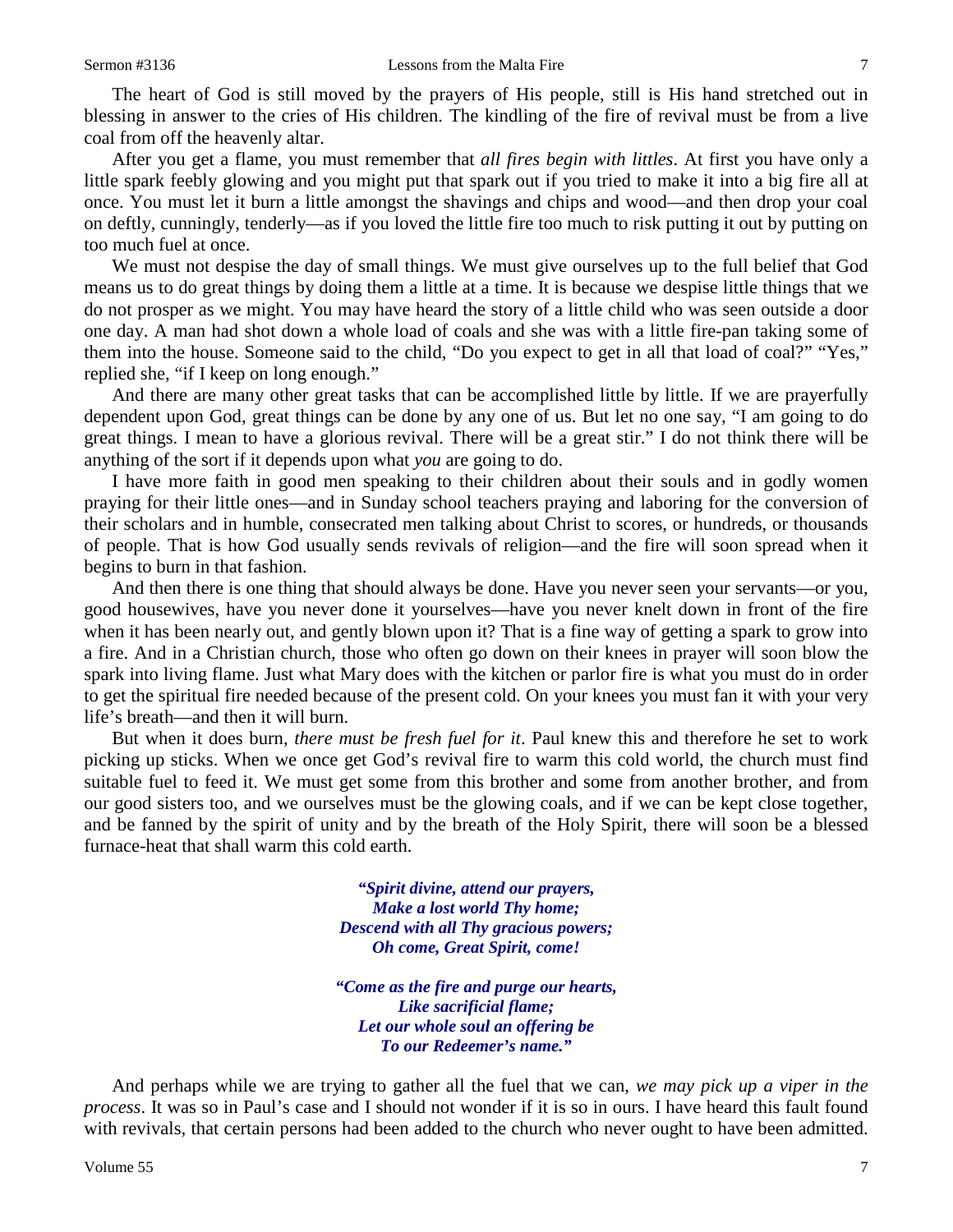Very likely some people found fault with that Malta fire when, in the process of picking up sticks to feed it, a viper fastened on Paul's hand.

I have noticed that whenever there is a revival in the church, there is almost certain to be a hypocrite hidden away among the converts. If you have a garden, you must have noticed that the snails come out after rain—and after a revival, slimy hypocrites are pretty sure to appear—but what if they do? The Lord Jesus Christ did not leave off preaching because He knew that there was a Judas among His apostles. And if we should have a Judas in our ranks, should that make us give up our work for Christ?

Nay. But if there are in our midst some people who are good for nothing, let us try all the more to find out those who will be good for something. And if, in the course of the Lord's work, there should be unworthy persons added to the church, so much the greater should be our anxiety that worthy persons should be added too, to counterbalance the mischief that the others may produce.

Oh, that we might have just now the gracious assurance sent from God that we are to have a still greater revival than any that we have ever yet experienced! As a church, we have lived in revivals for nearly twenty years—there has never been a time, that I can remember, when there have not been souls converted in our midst. I do not know that there has ever been a Sabbath without a conversion in this place. I do not think there has been a sermon without a conversion.

We cannot speak positively about every one of them, but we can say, to our certain knowledge of many of them—and we have every reason to believe that it was the same concerning all the rest—that the message has had upon it the blessing of God. To Him be praise and to Him let us cry that everywhere that great prayer may be answered, "Thy kingdom come. Thy will be done in earth as it is in heaven."

Thus have I used a very simple incident to set forth very important truths. But alas, there are some, in this place, to whom this subject may have seemed very uninteresting, for they are not themselves saved—they are not themselves converted. I would not have them go out of this building without reminding them that the Gospel is to be preached to every creature in all the world and therefore it is to be preached to them.

And this is the Gospel, "He that believeth and is baptized shall be saved." You will observe that I have not left out half of it. It is more than I dare to do to play with Christ's Gospel, or to clip one of its wings. Christ's own words are, "He that believeth and is baptized shall be saved; but he that believeth not shall be damned." To believe is simply to trust Christ. To be baptized is to be immersed in water upon profession of your faith in Jesus Christ.

May God grant to all of you grace first to believe in His Son, Jesus Christ, and then to confess that faith, in His own appointed way, by being baptized in His name, and to Him be all the glory forever and ever. Amen.

> [Mr. Spurgeon's Exposition of Acts 28 was too long for insertion here. It must be used with a shorter sermon. The Exposition here given belongs to Sermon #3127, A Promise and A Precedent]

### **EXPOSITION BY C. H. SPURGEON**

#### *JOHN 16:1-14*

**Verses 1-3.** *These things have I spoken unto you, that ye should not be offended. They shall put you out of the synagogues: yea, the time cometh, that whosoever killeth you will think that he doeth God service. And these things will they do unto you, because they have not known the Father, nor me.*

True followers of Christ must not reckon upon having the world's commendation. At first, the Jews persecuted the Christians. Then the Romans took up the cruel work and others have continued it, in some form or other, even to this day, for the persecution of the saints has not yet ceased. There are many who still have hard times and have to endure trials of cruel mockings for Christ's sake. If you resolve to